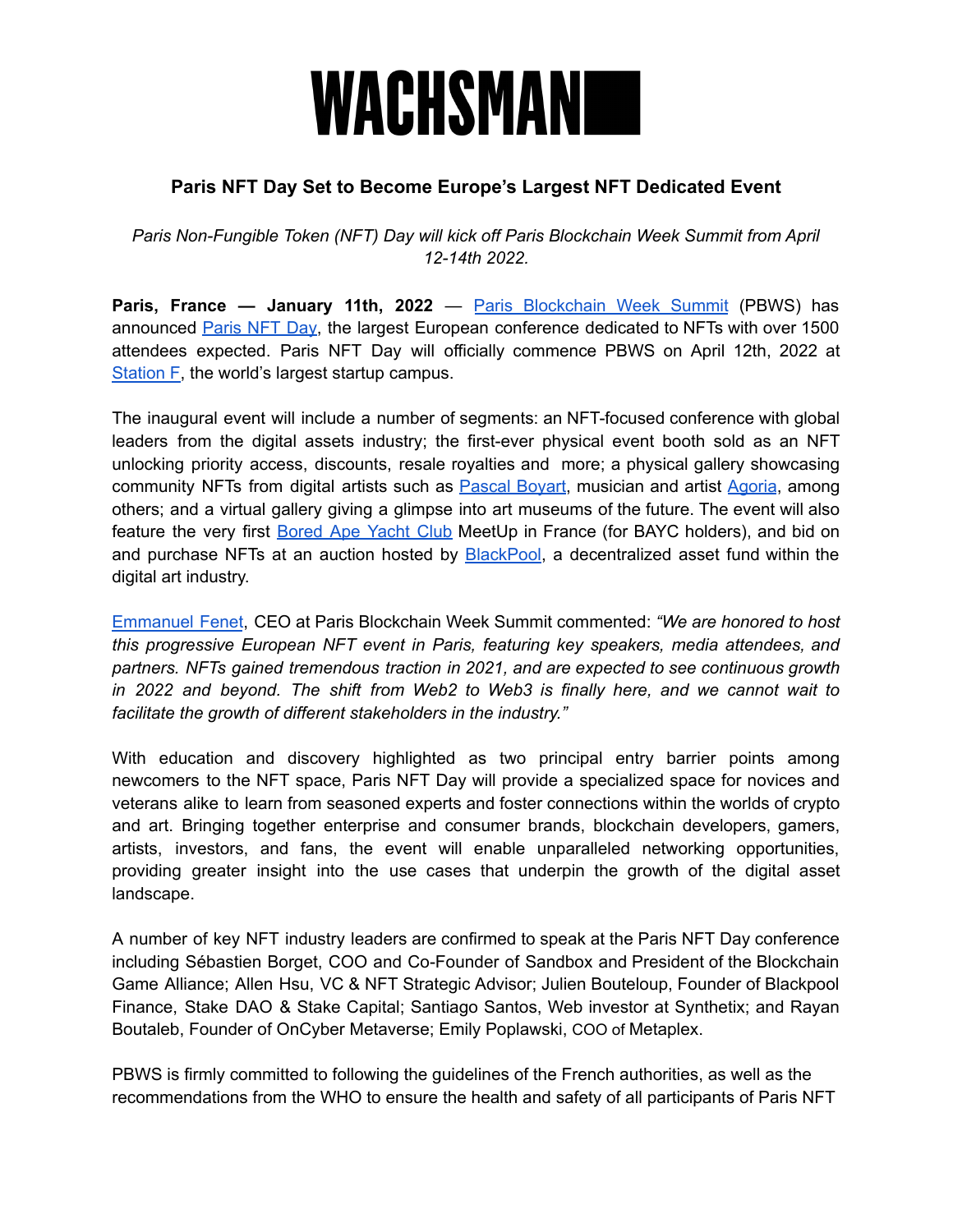# **WACHSMAN**

Day. Sanitizing stations will be in place throughout the event areas, with social distancing and limited attendee numbers also practiced as per official authority guidelines.

Please note: a valid COVID-19 vaccination certificate or proof of a professionally-administered negative COVID-19 test within the last 48 hours will be required to attend the event.

Vist [www.nftday.paris/tickets](https://www.nftday.paris/tickets) for more information and to purchase tickets for Paris NFT Day. ###

*Emmanuel Fenet, CEO at Paris Blockchain Week Summit is available for interviews.*

#### **About Paris NFT Day**

Part of the Paris Blockchain Week Summit, Paris NFT Day is a contemporary European event bringing together all parts of the NFT ecosystem. Paris NFT Day is a community-focused gathering, aiming to spread the word of digital asset creation and ownership, and helping to educate and onboard newcomers to the space. The event day brings together a host of entities including enterprise and consumer brands, blockchain developers, gamers, artists, investors, and fans to showcase real-world NFT use cases. Paris NFT Day event will take place in Station F in Paris on Tuesday, April 12th.

#### **About Paris Blockchain Week Summit**

The third annual Paris Blockchain Week Summit (PBWS) will be held as a hybrid event on April 12-14 2022 at Station F in Paris and online via a dedicated digital platform. First launched in April 2019, PBWS was the first international conference held in France dedicated to professionals in the blockchain and crypto-assets space. The event is organized by leading emerging technology companies and organizations: ONX-Blockchain and Woorton. Supported by some of the leading figures in tech and politics, PBWS will accelerate the growth of blockchain and digital assets in France and beyond.

#### **Media Contact:**

Wachsman pbws@wachsman.com +353 87 351 9392